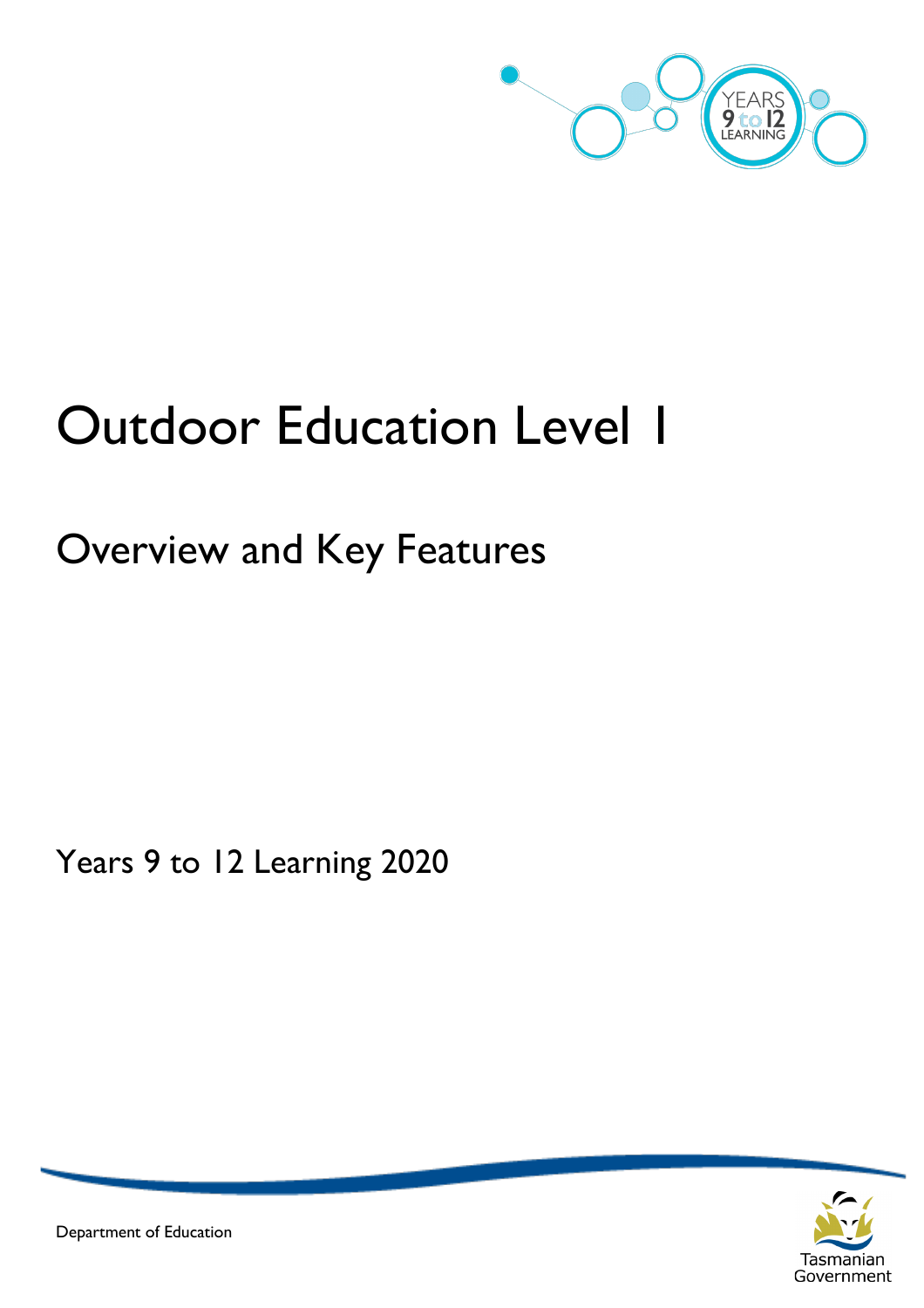

#### **The purpose of this paper**

The purpose of this paper is to provide information regarding the overview and key features of the proposed Outdoor Education Level 1.

It is designed to enable all interested stakeholders to reflect and provide feedback on key features including learning outcomes, structure, sequencing and likely content. This feedback will be considered in writing the draft course.

#### Consultation

Throughout the course development process there will be four opportunities for formal stakeholder consultation:

- Course Scope
- Structural Overview and Key features (Nov/Dec 2020)
- Initial Draft Course (March 2021)
- Final Draft Course (June 2021)

This paper represents the second of four course consultation points for teachers to engage in the course development process for Outdoor Education Level 1.

#### Course Rationale

Outdoor learning provides an opportunity to experience and develop an appreciation of numerous outdoor activities, beyond the scope of sport or competition, and to explore the physical, social, emotional and spiritual benefits of highquality outdoor experiences. Learners develop an awareness of the importance of sustainable practice to help protect our natural environments for future generations.

Outdoor Education Level 1 provides an opportunity for learners to connect with a range of outdoor activities. It supports learners in developing an understanding of self while growing positive relationships with others and the natural environment. It builds the capacity to be an effective contributor to group challenges.

This Level 1course will address fundamental knowledge and some specialist or technical knowledge. It will primarily focus on exploring personal impacts and context before considering local, state, national and global perspectives.

#### Years 9 to 12 Curriculum Framework

[Years 9 to 12 Education Framework](https://publicdocumentcentre.education.tas.gov.au/library/Shared%20Documents/Years-9-to-12-Education-Framework.pdf) informs the design of the Outdoor Education Level / course and it fits within the Professional Studies focus area of the [Years 9 to12 Curriculum Framework.](https://publicdocumentcentre.education.tas.gov.au/library/Shared%20Documents/Education%209-12%20Frameworks%20A3%20WEB%20POSTER.pdf) 

#### Pathways in

Outdoor Education Level 1 builds on foundation concepts emerging from the cross curricular approaches of the Australian Curriculum F-10

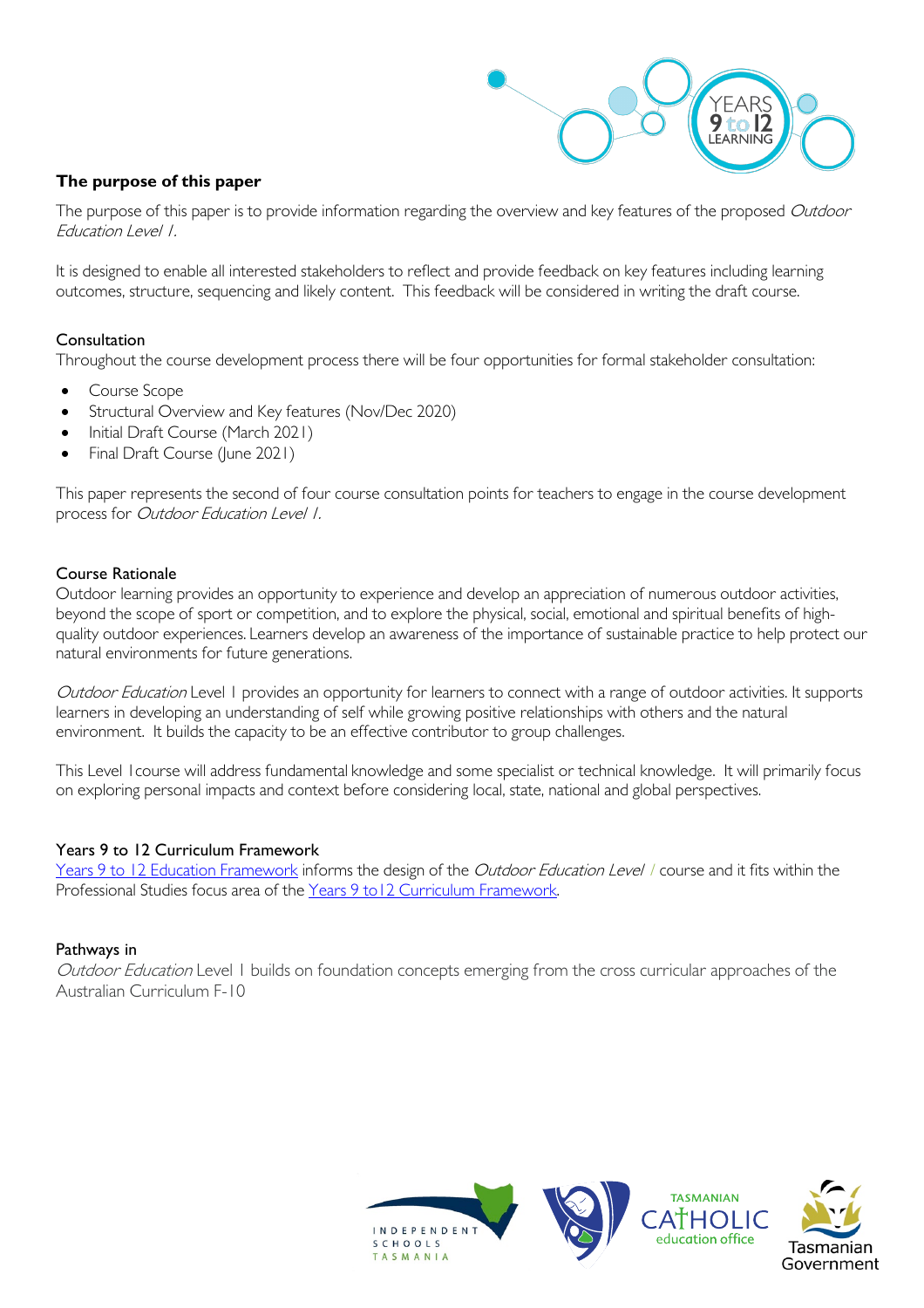

### Level 1

#### Learning Outcomes

On successful completion of this course learners will be able to:

- engage and reflect on outdoor experiences
- discuss and apply outdoor knowledge and skills
- describe and examine group dynamics and leadership
- recognise and explain ecological literacy concepts
- demonstrate personal and social capability
- communicate effectively

#### Course Structure



| Module I | Outdoor Experiences                   |
|----------|---------------------------------------|
| Module 2 | Outdoor Knowledge and Skills          |
| Module 3 | Sustainability and Outdoor Industries |

#### Course Delivery

To be developed through consultation.

#### Module content

#### Module 1: Outdoor Experiences

#### Outdoor Education - General 1 (Intro to)

- Outdoor activities and living skills
- ⋅ Outdoor Education Fundamentals & Principles

#### Outdoor Activity Framework

- Safety and core industry practices
- Range of selected centre based activities